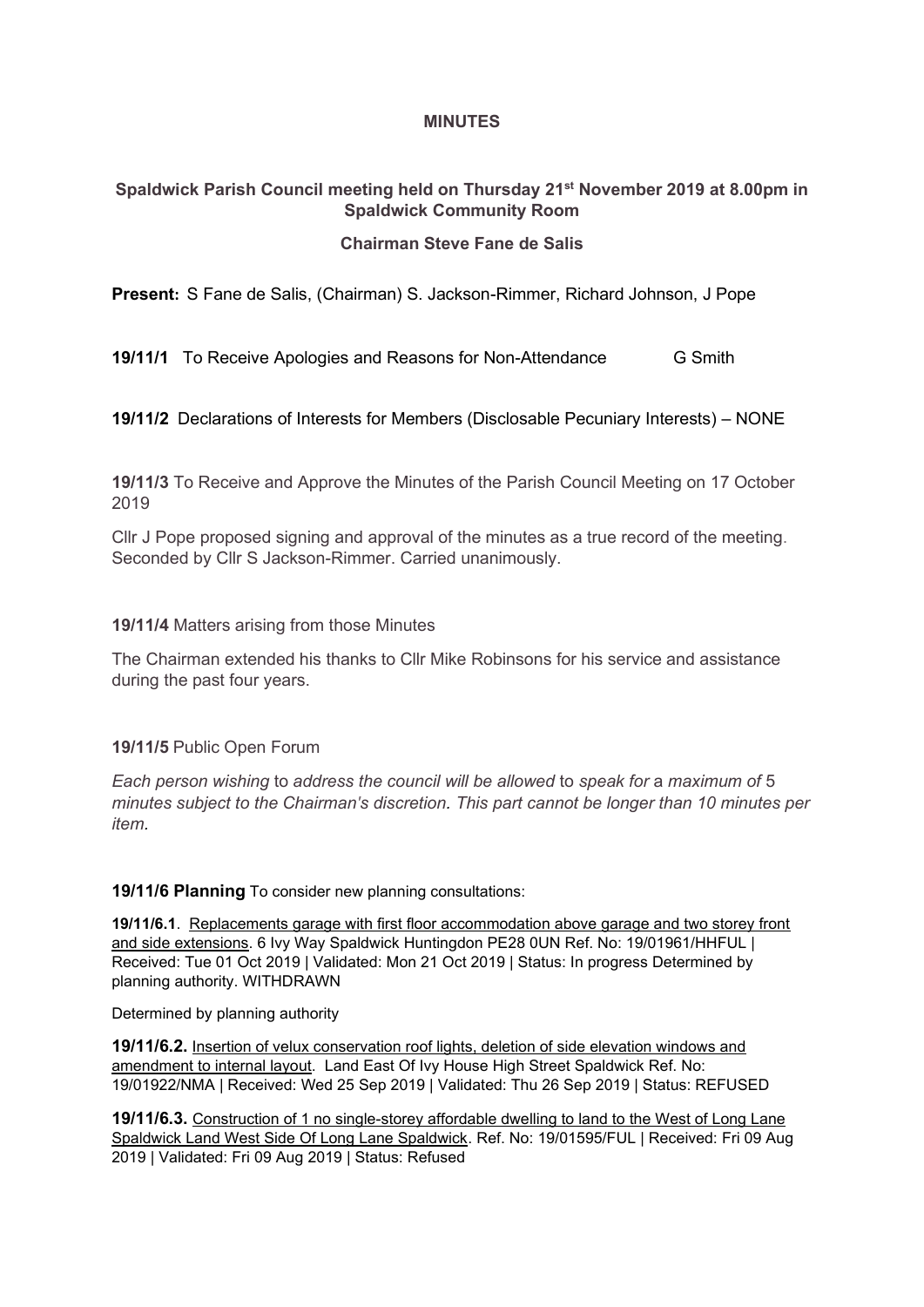**19/11/6.4** Proposed extension to existing dwelling The Old Barn 22 High Street Spaldwick Huntingdon PE28 0TD Ref. No: 19/01470/HHFUL | Received: Sat 20 Jul 2019 | Validated: Wed 31 Jul 2019 | Status: APPROVED

**19/11/7** Finance Balance at 11 November 2019 £78,718.59

**19/11/7.1** Expenditure for approval

Payee Description and Amount

Y Karl Cleaning of Community Room £40

The Royal British Legion wreath £18.50

Alconbury and Ellington internal drainage board £12.56

Envelopes and printing for Bin stickers £9.98

Approval for payments Proposed by Cllr Johnson and seconded by Cllr Pope, all in favour, carried unanimously.

At this point Ian Gardener addressed the meeting. He announced in the forthcoming elections he will be standing as Conservative District Councillor.

He advised that from 9<sup>th</sup> December the new A14 bypass will open and thereforethere will be no access to A14 from Spittals as the A14 to Godmanchester will be closed in order to demolish viaduct. And begin works on reconfiguring the new access roads in and around Huntingdon over the next 12 months.

Ellington parish council expressed a desire to create a bridal path with Spaldwick and join up to A1 Alconbury and Brampton, the County Council suggest a green way with rough surface not tarmac; and a process is now underway to get local landowners onside and get a route agreed

The PCC is interested in principal, landowners need to be on side in the first instance

Propose Cllr Fane de Salis, seconded by Cllr J Pope and all in favour

It was noted that the cycle path Easton/Spaldwick over grown and requests to public highways to do a maintenance visit

Alconbury Weald Civic Hub is scheduled to be completed by December 2020.

New budget settlements after been delayed until after the election 13th December 2019

Cllr Fane de Sallis asked about the 2020 Tour of Cambridgeshire updates and routes Sunday  $7<sup>th</sup>$  June

The route will included Catworth Kimbolton Stow Longa Spaldwick and Barham with siginificant road closures during the day.

Discussion no meeting next month December all meetings rescheduled at county level as well due to election next meeting 16<sup>th</sup> January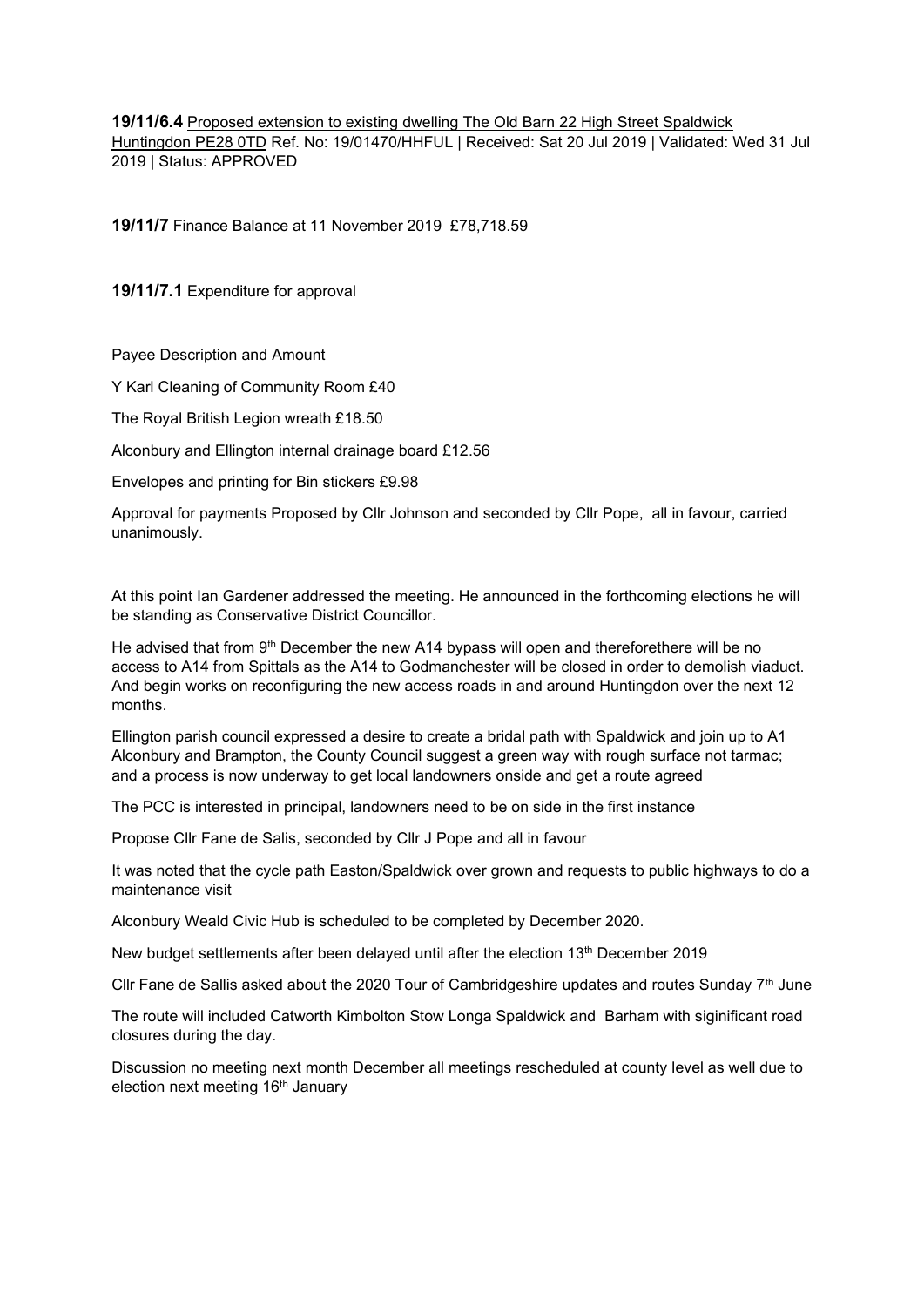#### **19/11/8** Assets – Provision/Maintenance

#### **19/11/8.1** Monthly Ferriman Road Play Area

Inspection revealed brambles growing through the playground surface to the swings, the paintwork needs refreshing and plastic cover inserts missing on some of the bolts.

Cllr Fane de Sallis will source some plastic covers

**19/11/8.2** Play ground inspection report by Wicksteed showed some of the equipment beginning to rust and concerns were raised regarding brambles growing into the play area

**19/11/8.3** Update regarding energy switch for provision of energy to street lamp on Church Lane.

All papers are now signed and everything in place and this be billed separately.

**19/11/9** Highways, footpaths, byways, gritting bin, trees, etc

#### **19/11/9.1** Complaint received regarding footpath 13 between Easton and Spaldwick, update

The ongong complaint regarding footpath no 13; the landowner has reinstated the footpath under his responsibility, but it doesn't join the other side of the field. The local enforcement office and footpath Officer from the CC have been out to inspect and are happy with the current status.

#### **19/11/9.2** Hedges around play area and open space.

Uwe and Linda and another resident have been cutting back overgrown vegetation around the play area and another resident has also offered with more work.

However a complaint has been received from a resident who disagreed and felt their privacy has been taken away

It was agreed that the work to clear the hedges and brambles should continue due to the danger for children using the play equipment and the overgrown state of the hedging.

Hedges around the open space need cutting back especially those bordering onto Ferryman Rd properties, a contractor has been suggested who can help with this.

**19/11/9.3** It is proposed to lift the crown of the small trees which are the responsibility of PC to allow the grass to be cut underneath.

Cllr Johnson and Cllr Fane de Sallis have done some of them and there are a few more left to do

**19/11/9.4** A complaint has been received regarding the crab apple tree on the open space dropping crab apples. This is causing a mess and the request is to remove the tree or allow others to remove it.

The council proposes not to allow anyone to damage or remove the tree .

Proposed Cllr Fane de Sallis and seconded by Cllr S Jackson-Rimmer, all in favour and carried unanimously

19/11/9.5 Update regarding stickers for wheelie bins.

498 stickers in 80 packs have been distributed through the High Street, Thrapston Rd and Stow Rd, there are a few a let over for any residents who would like them. Some residents in Ferriman Rd complained that drivers go to fast, Cllr Jackson-Rimmer proposed to get different stickers to slow drivers down. Cllr Fane de Sallis thanked Cllr Jackson-Rimmer for the time and effort in distributing the packs around the village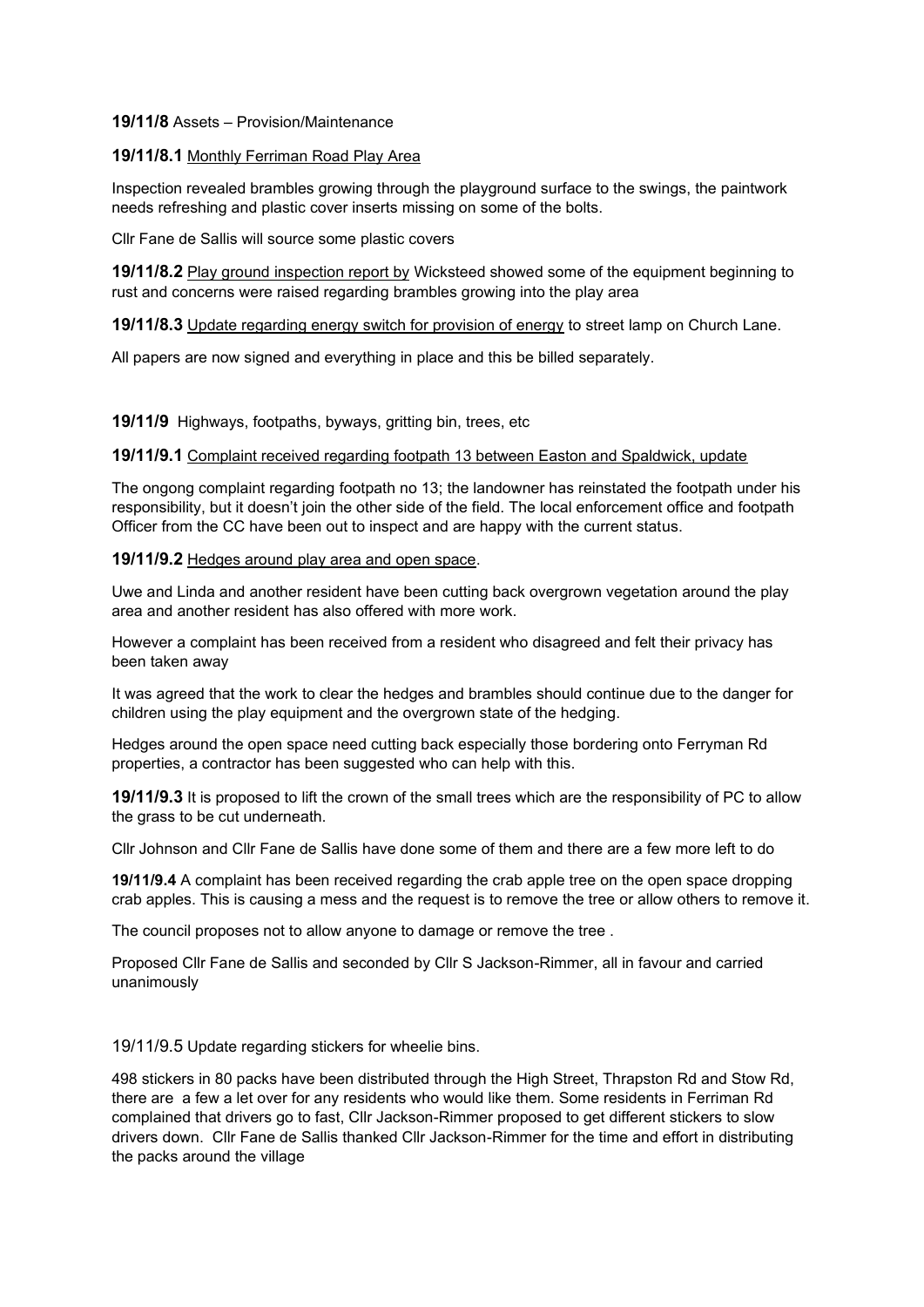**19/11/9.6** Update regarding dog poo bag dispensers.

No further new but it is hoped to extend the scheme on the kissing gate on the field and down on long lane with permission from Highways and Byways

One resident has asked if the white road markings can be redone on the village green

#### **19/11/10 Community Room.**

**19/11/10.1** New water boiler purchased

The new water boiler has been purchased and in use.

**19/11/10.2** Consider replacing the kettles due to their poor condition (complaints received that one does not work); prices are

Swan Catering 3.5l 2200w £39.99 Igenix 3.5l 2200w. £33.49<br>Haden 2.5l 2200w. £45.00 Haden 2.5l 2200w.

Prop Cllr Fane de Sallis 2<sup>nd</sup> Cllr Pope, all in favour carried unanimously

**19/11/10.3** New tables have been purchased and placed in Community Room

**19/11/10.4** Consider the purchase of an internal notice board to be discussed at the next meeting

**19/11/10.5** Consider the purchase of an external sign, to be discussed at the next meeting

**19/11/10.6** PAT Testing in progress

**19/11/10.7** Fire extinguisher test in progress

**19/11/10.8** Request received from HDC to use the Community Room as a Polling Station on Thursday 12 December 2019 at a cost of £76.

**19/11/11** Parish Council Laptop Consider replacing the laptop due to very slow response time, update from Cllr J Pope who has had a look at the laptop. It has now been cleared & updated so should now run faster and be in good order.

**19/11/12** Correspondence 19/11/12.1 A resident has raised concerns about the location of the Bus Stop on High Street, Parked vehicles cause a problem at this location.

Cllr Fane de Sallis has spoken to the bus routes provider who suggested 2 options. The PCS can pay for markings on the road which might stop people parking; or can we look at a bus stop on Stow Road. Cllr Johnson will endeavour to speak with the residents who use the service for the opinions on a new location of a bus stop.

**19/11/12.2** Notification from Elections Manager that District Councillor Jim White is resigning and his position will be filled in the forthcoming election.

**19/11/12.3** Parish Councillor Ian Harriman has tendered his resignation due to unavailability.

Cllr Fane de Salis thanked him for his help and support over the last four years and stated that his position can be filled by co option as the required Notice has been displayed for the statutory 14 days with no request for an election.

**19/11/12.4** Consider co-opting to fill the vacancy created by Mike Robinson's resignation.

Shane Parfrey is willing to be co-opted and is the only candidate to come forward.